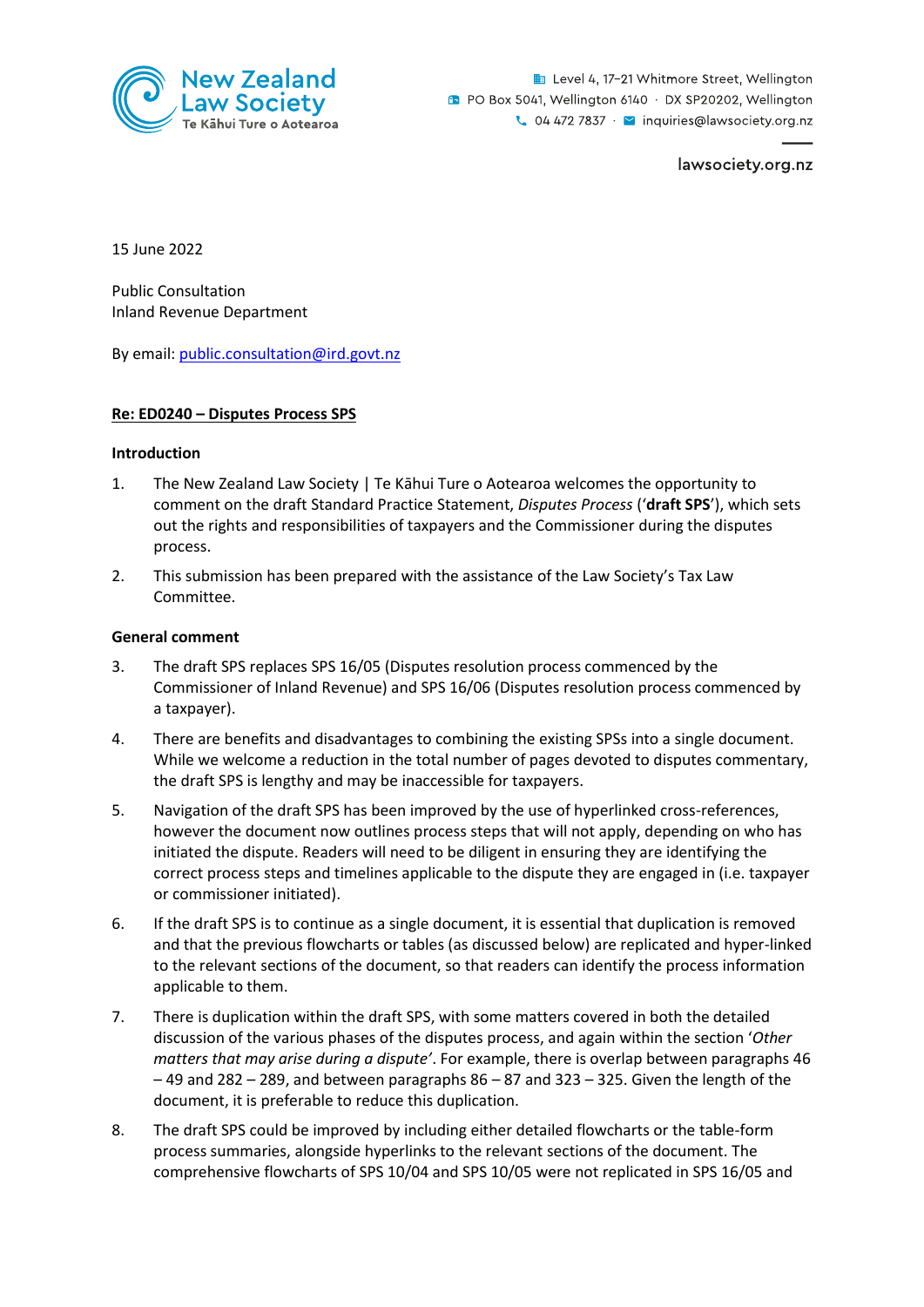SPS 16/06, which instead moved to table-form summaries of the process with indicative timeframes. The draft SPS now contains only basic flowcharts<sup>1</sup> which, in their current form, omit essential steps<sup>2</sup> and are too simplified to be of assistance.

# **Prosecution action during the disputes process, paragraphs 22 to 29**

- 9. The addition of this section is useful. However, the Law Society notes:
	- a. Taxpayers have a right not to provide incriminating information or to continue with the disputes process where prosecution action is being considered. This should be made more explicit at paragraph 28, perhaps by rephrasing bullet-point two to explain:
		- i. the taxpayer has the right not to provide incriminating information; and
		- ii. following from this, the taxpayer can choose not to proceed with the disputes process at this time, noting the risks of continuing to do so and the importance of obtaining legal advice.
	- b. Apart from a brief mention (paragraph 29, bullet point  $5<sup>3</sup>$ ) the section does not address the situation in which one party to the civil dispute, typically the Commissioner, is or may become subject to a time bar (for example under section 108 of the Tax Administration Act). If a dispute is also subject to a criminal investigation and prosecution, many years may pass before that prosecution is resolved.
	- c. The section would also benefit from more detail on how the Commissioner will deal with any time-bar issues that might arise if the taxpayer chooses not to proceed with the disputes process at any stage in order to preserve their fair trial rights.

## **Disputable decisions, paragraphs 296 to 304**

- 10. Paragraph 297, referencing section 3(1) of the TAA, explains that a 'disputable decision' includes both an assessment and a decision of the Commissioner under a tax law, subject to some exclusions.
- 11. Paragraph 298 then broadens this, stating:

*… even where the tax law does not confer such a discretion or power, the decision may still be a disputable one where the Commissioner's decision is one that will affect a taxpayer's rights and obligations under those tax laws.*

- 12. This could be read as widening the definition, so that a 'disputable decision' includes a decision merely *about* a tax law, rather than *under* a tax law. The first example at paragraph 304 demonstrates this, referencing a disputable decision purportedly arising from section YD 1 of the Income Tax Act 2007, which contains no statutory authority under which to make a decision on tax residency. The legislation does not appear to the Law Society to give the Commissioner a power to decide tax residency per se – rather, the Commissioner's view that a person is or is not resident is reflected in many separate disputable decisions, each of which is separately disputable on grounds which may include a taxpayer's tax residency status.
- 13. The Law Society recommends paragraph 298 be removed. The statement itself is of limited assistance beyond what is already outlined in the draft SPS, and its removal will reduce the risk of inconsistent understandings across those who consult the document. In addition, the

<sup>1</sup> For example, the flowchart on page 4.

<sup>2</sup> Such as rejection of the Commissioner's NOR, which is not included on the page 4 flowchart, but is an essential step if a taxpayer-initiated dispute is to continue.

<sup>&</sup>lt;sup>3</sup> The Society queries whether the formatting of Paragraph 29 is as intended. The last three bullet points seem to be separate concepts, not the potential contents of the letter from the Commissioner (which the first two bullet points clearly reference).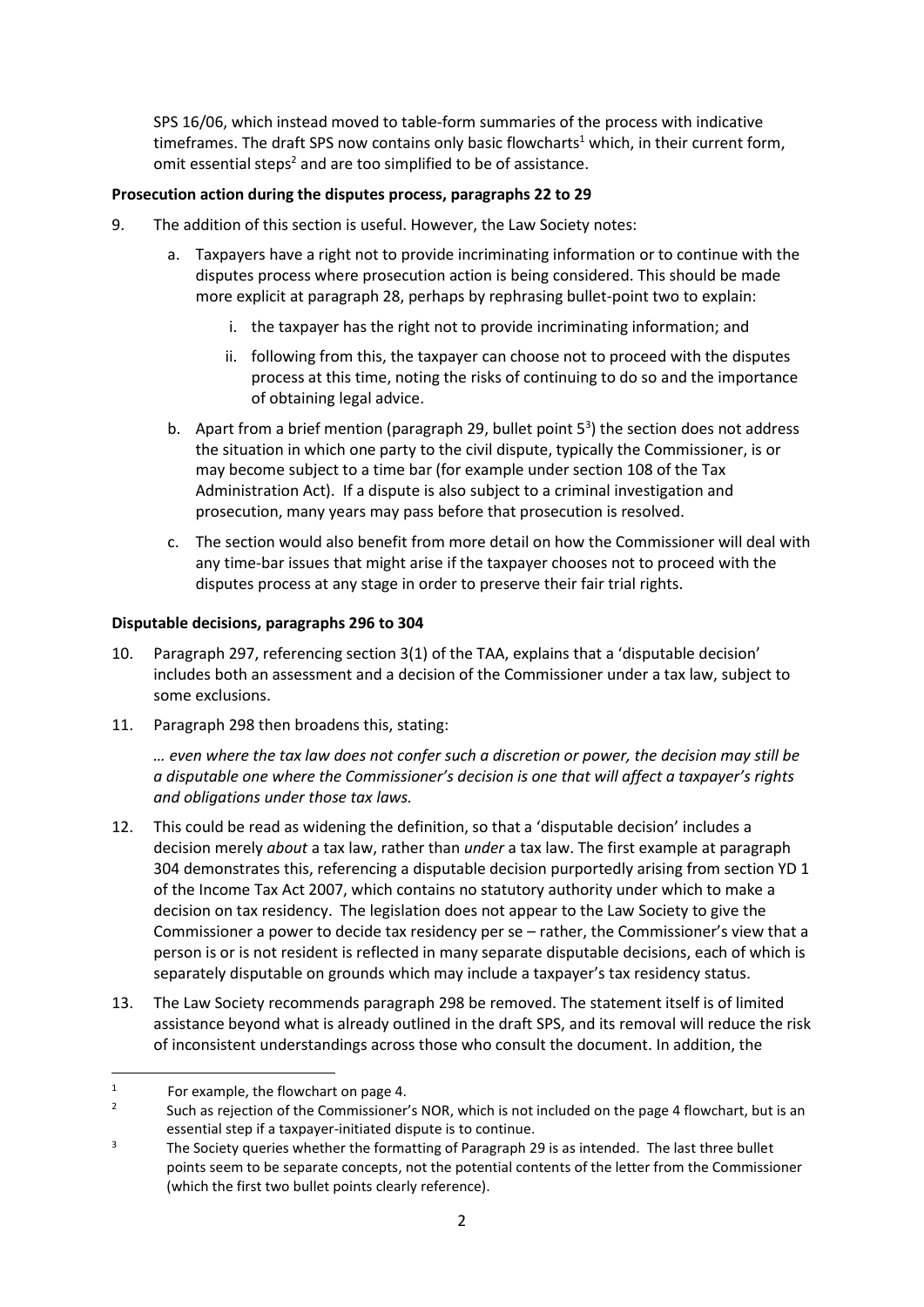abovementioned example should be amended to refer to the provision under which the Commissioner issues a decision on tax residency (if there is one) or replaced with an example of a disputable decision which depends on whether the taxpayer is resident.

### **Exceptional circumstances – paragraphs 310 – 314**

- 14. At noted above, the Law Society considers it important to make clear within the draft SPS that a taxpayer has the right not to provide incriminating information and may choose not to continue with the disputes process where advised the Commissioner is considering prosecution.
- 15. It is therefore important paragraphs 310 to 314 refer to paragraph 28, which outlines the Commissioner's view that '*preserving a taxpayer's fair trial rights in current or potential criminal proceedings can be an exceptional circumstance*.' Without this information, taxpayers may be inclined to continue the disputes process.

### **Comment on individual paragraphs**

16. In addition to the above, the Law Society has following suggestions in respect of individual paragraphs, outlined below in table form for ease of reference.

| Para           | <b>Comment</b>                                                                                                                                                   |
|----------------|------------------------------------------------------------------------------------------------------------------------------------------------------------------|
| 5              | There appears to be a typo in this paragraph, which refers to 'a series of phases<br>steps'.                                                                     |
|                | Bullet-point two should highlight that it is the Commissioner's practice to<br>advise taxpayers whether and to what extent a NOR is accepted.                    |
| $\overline{7}$ | This paragraph would benefit from a reference to the paragraphs in the draft<br>SPS dealing with opt out in more detail.                                         |
| 8              | The reference to an 'independent' review is not strictly correct. The review is<br>internal, though conducted by officers not previously involved in the matter. |
| $17 - 18$      | Reference to section 113 should be included, given paragraph 18 refers to SPS<br>20/03 Requests to amend assessments, which covers section 113 requests.         |
| 19             | This paragraph should note that a NOPA would still be required in these<br>circumstances.                                                                        |
| 21             | For specificity, the words 'being considered' (or similar) should be added after<br>'adjustment'.                                                                |
| 57             | This paragraph would benefit from highlighting that a tax return must be<br>provided before or with the NOPA.                                                    |
| 60             | This contains a typo and should read ' agrees with the'.                                                                                                         |
| 75             | This paragraph should make clear the points at which the Commissioner                                                                                            |
|                | considers they have received a taxpayer's assessment, i.e. when the tax return<br>is filed.                                                                      |
| 79             | The statutory reference is missing from this paragraph.                                                                                                          |
| 85             | It may be useful to clarify in this paragraph that a NOPA will usually, but not<br>always consider shortfall penalties, as highlighted at paragraph 306.         |
| 114            | This paragraph would benefit from noting that time limits apply to issuing<br>further NOPAs.                                                                     |
| 131            | It is worth including that the Commissioner will also be considered to have<br>accepted a NOPA if they do not issue a NOR at all.                                |
| 135            | This paragraph should refer to the exceptional circumstances provided for in<br>section 89K.                                                                     |
| 157            | Reference to NOPAs issued after 29 August 2011 could be placed in a footnote,<br>or otherwise removed.                                                           |